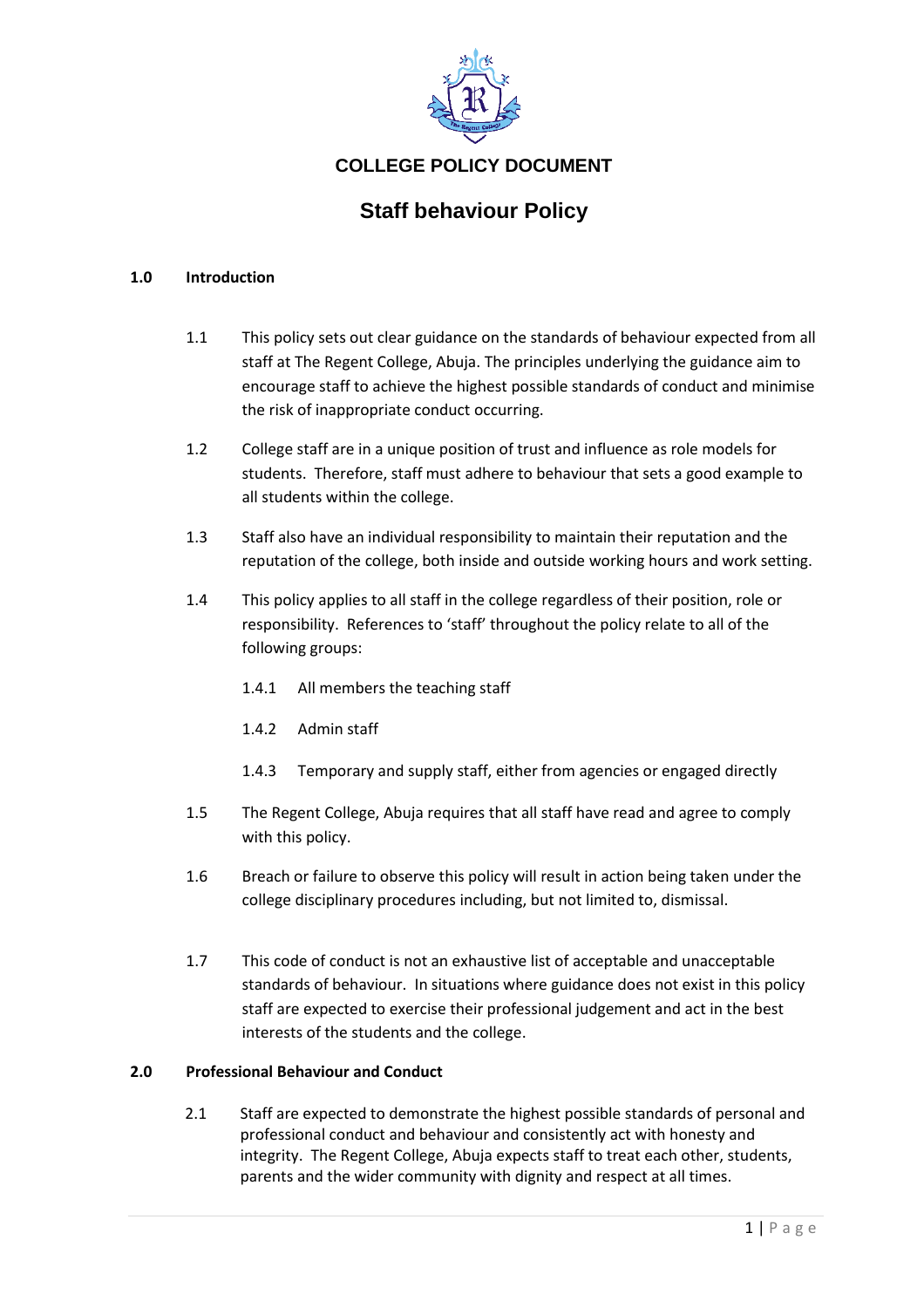- 2.2 Staff must act in accordance with their duty of care to students and ensure that the safety and welfare of students are accorded the highest priority.
- 2.3 Staff should show fairness in their treatment of students and avoid behaviours such as embarrassing or humiliating students, making jokes at the expense of students, discriminating against or favouring students and sarcasm.
- 2.4 Staff must have regard for the ethos and values of the college and must not do or say anything which may bring the college into disrepute. Care should be taken by staff to avoid any conflict of interest between activities undertaken outside college and responsibilities within college. Staff should act in accordance with the college's policies and procedures at all times.

# **3.0 Dress and Appearance**

- 3.1 The Regent College, Abuja recognises that dress and appearance are matters of personal choice and self-expression. However, all staff must dress in a manner that is appropriate to a professional role and that promotes a professional image.
- 3.2 Staff should dress in a manner that is not offensive, revealing or sexually provocative and in a manner that is absent from political or contentious slogans.
- 3.3 Staff should dress safely and appropriately for the tasks they undertake.

# **4.0 Smoking, alcohol and other substances**

- 4.1 The Regent College, Abuja is a non-smoking site. Staff must not smoke on college premises or outside college gates. Any member of staff wishing to smoke must leave the college grounds.
- 4.2 Staff must not smoke whilst working with or supervising students offsite.
- 4.3 Staff must not consume or be under the influence of alcohol, illicit drugs or other illegal substances on or near college premises.
- 4.4 Staff must refrain from the consumption of alcohol and other substances at college/student events (i.e. Leaving Proms, residential visits) both within the college premises and outside the college setting.

#### **5.0 Relationships with Students**

- 5.1 Staff must maintain professional boundaries with students appropriate to their position and must always consider whether their actions are warranted, proportionate, safe and applied equitably. Staff should act in an open and transparent way that would not lead any reasonable person to question their actions or intent. Staff should think carefully about their conduct so that misinterpretations are minimised.
- 5.2 Staff must not establish or seek to establish social contact with students for the purpose of securing a friendship or to pursue or strengthen a relationship. If a young person seeks to establish social contact you should exercise your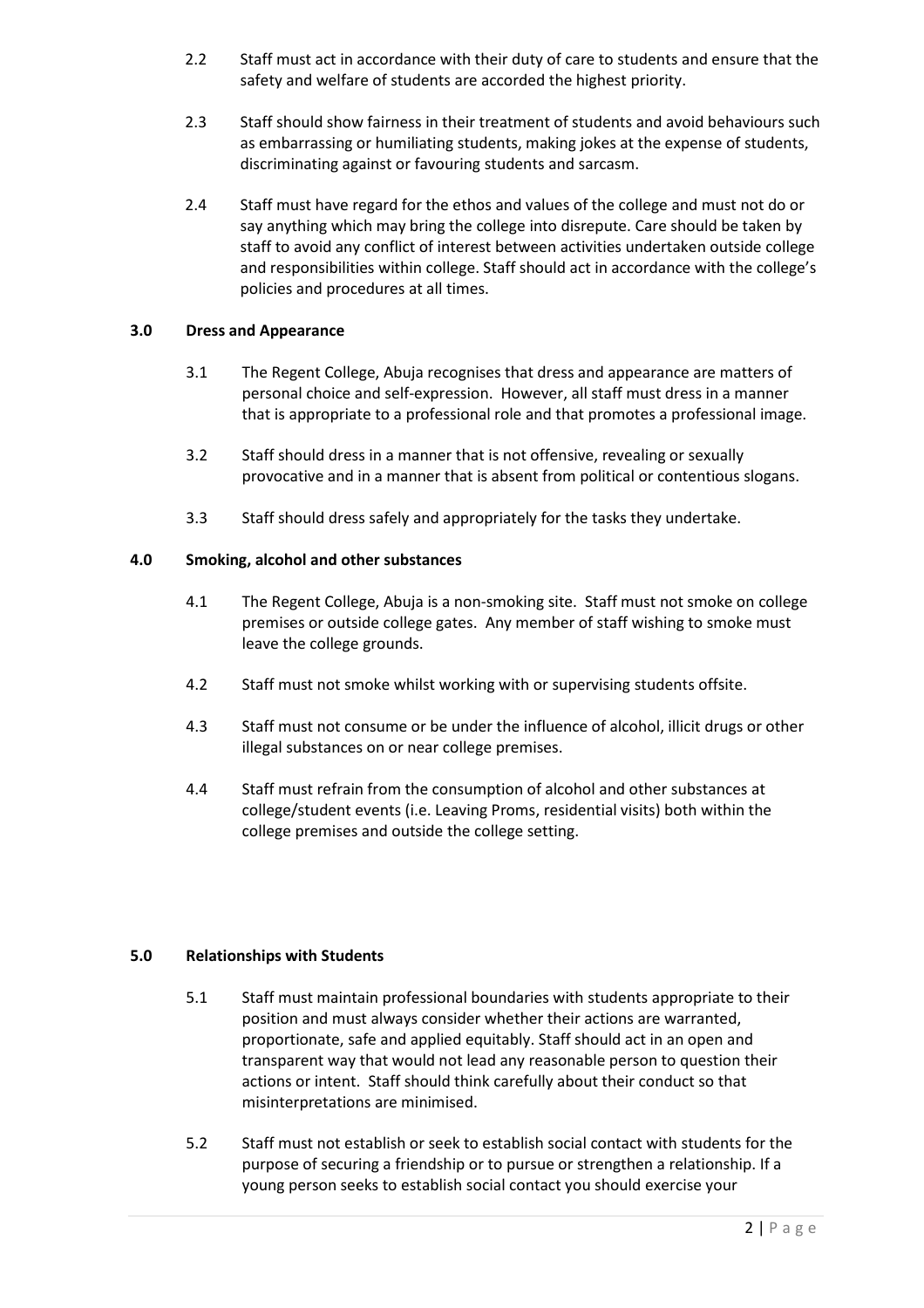professional judgement in making a response and be aware that such social contact could be misconstrued.

- 5.3 Staff must not develop personal or sexual relationships with students and should not engage in any sexual activity with a student. Sexual activity does not just involve physical contact including penetrative and non-penetrative acts.
- 5.4 Working Together to Safeguard Students<sup>1</sup> defines *s*exual abuse as ... 'forcing or enticing a child or young person to take part in sexual activities, not necessarily involving a high level of violence, whether or not the child is aware of what is happening. The activities may involve physical contact, including assault by penetration (for example, rape or oral sex) or non-penetrative acts such as masturbation, kissing, rubbing and touching outside of clothing. They may also include non-contact activities, such as involving students in looking at, or in the production of, sexual images, watching sexual activities, encouraging students to behave in sexually inappropriate ways, or grooming a child in preparation for abuse (including via the internet).
- 5.5 Staff must not make sexual remarks to a student, discuss their own sexual relationships with, or in the presence of, students or discuss a pupil's sexual relationships in an inappropriate setting or context.
- 5.6 Contact with students should be through The Regent College, Abuja's authorised mechanisms [work e-mail addresses or work mobile phones). Personal phone numbers, email addresses or communication routes via all social media platforms should not be used and staff should not share their home address with students. If contacted via an inappropriate route the member of staff must inform the Principal immediately.
- 5.8 The Regent College, Abuja staff must not accept friend invitations or become friends with any student of The Regent College, Abuja on any social media platform. Staff should also refrain from following the Twitter or other similar social media accounts of students or their parents. Staff must read the college's e-safety policy carefully and follow all advice and guidance contained within it.

# **6.0 Infatuations**

- 6.1 It is not unusual for students or, sometimes, their parents and or agents to develop infatuations towards members of staff. All such situations must be responded to sensitively to maintain the dignity of those concerned.
- 6.2 Staff should also be aware that such circumstances carry a high risk of words or actions being misinterpreted and for allegations to be made against staff. Any indications of an infatuation towards yourself or another member of staff must be reported to the Principal.

# **7.0 Gifts/Hospitality**

7.1 Staff need to take care that they do not accept any gift/offer of hospitality that might be construed as a bribe by others, or lead the giver to expect preferential treatment. However, there may be occasions where students or parents wish to give a small token of appreciation to staff, for example at religious festivities or at the end of the year.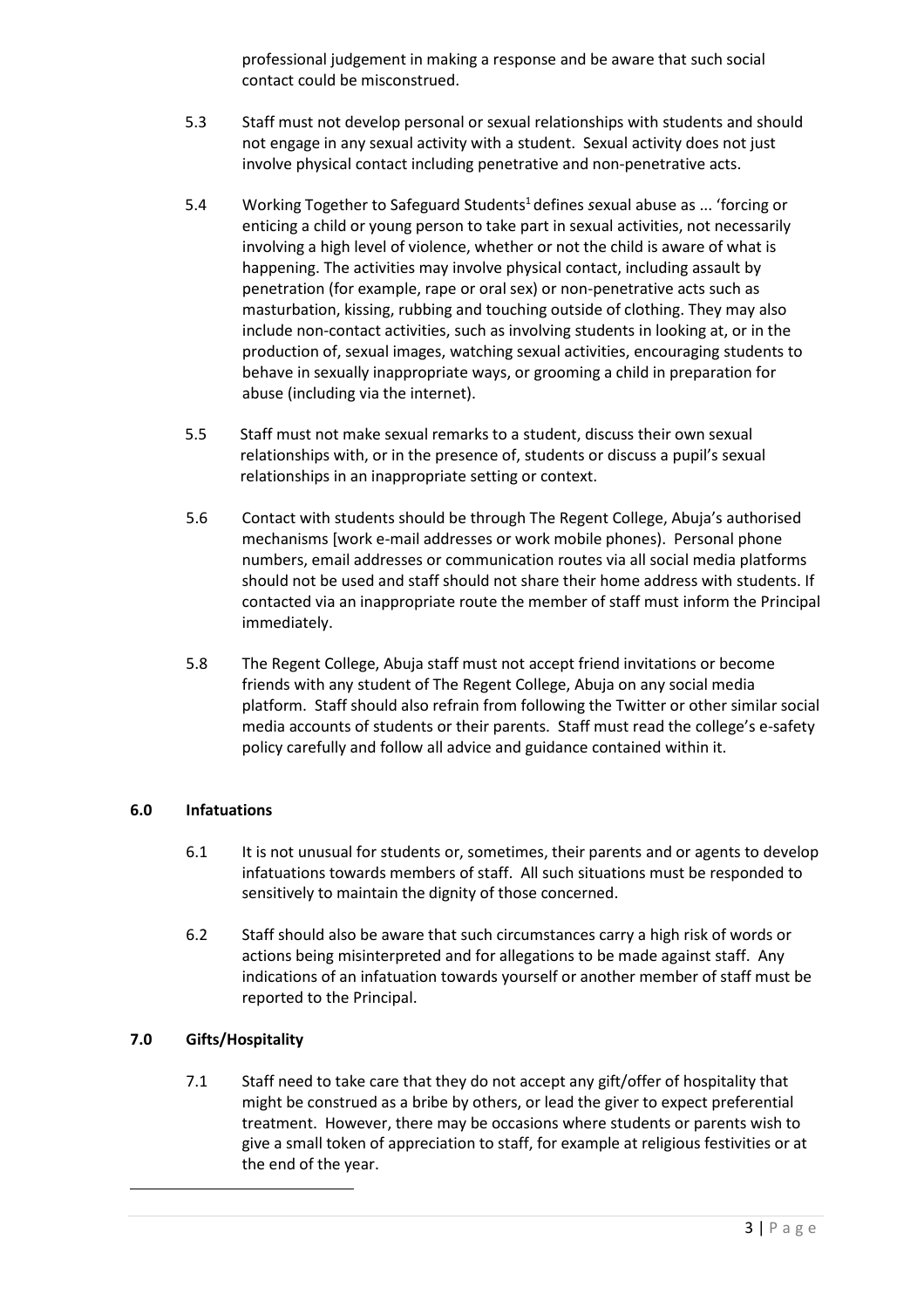- 7.2 It is unacceptable to receive gifts on a regular basis or to suggest to students that gifts are appropriate or desired. Money must not be accepted as a gift. If you are unsure whether to accept a gift you should consult the Principal.
- 7.3 Staff must not accept significant gifts [a sum to be assessed by the college] or hospitality from students, parents, carers, actual or potential contractors or outside suppliers. All such gifts/offers of hospitality should be reported to the Principal.
- 7.4 Personal gifts must not be given by staff to students and any reward to students should be in accordance with the The Regent College, Abuja behaviour policy, recorded and not based on favouritism.

# **8.0 Physical Contact with Students**

- 8.1 There are occasions when it is entirely appropriate and proper for staff to have physical contact with students, but it is crucial that they only do so in ways appropriate to their professional role. A 'no touch' approach is impractical for most staff and may in some circumstances be inappropriate. When physical contact is made with students it should be in response to their needs at that time, of limited duration and appropriate to their age, stage of development, gender, ethnicity and background.
- 8.2 Where feasible, staff should seek the child's permission before initiating contact. Staff should listen, observe and take note of the child's reaction or feelings and, so far as is possible, use a level of contact which is acceptable to the child for the minimum time necessary.
- 8.3 It is not possible to be specific about the appropriateness of each physical contact, since an action that is appropriate with one child in one set of circumstances may be inappropriate in another, or with a different child. Staff should therefore, use their professional judgement at all times.
- 8.4 Staff should be aware that even well intentioned physical contact may be misconstrued by the child, an observer or by anyone to whom this action is described. Staff should never touch a child in a way which may be considered indecent. Always be prepared to explain actions and accept that all physical contact will be open to scrutiny. Staff must not engage in rough play, tickling or fun fights with students.
- 8.5 Extra caution should be exercised where a child is known to have suffered previous abuse or neglect. Such experiences may sometimes make a child exceptionally needy and demanding of physical contact and staff should respond sensitively by deterring the child through helping them to understand the importance of personal boundaries.
- 8.6 Staff supervising PE and games or providing musical tuition should demonstrate the use of a particular piece of equipment/instrument on another member of staff if possible. However, they may be required to initiate physical contact with students to support a child to perform a task safely, to demonstrate the use of a particular piece of equipment/instrument or to assist them with an exercise. Contact under these circumstances should be done with the student's agreement, for the minimum time necessary and in an open environment. Staff should remain sensitive to any discomfort expressed verbally or non-verbally by the student.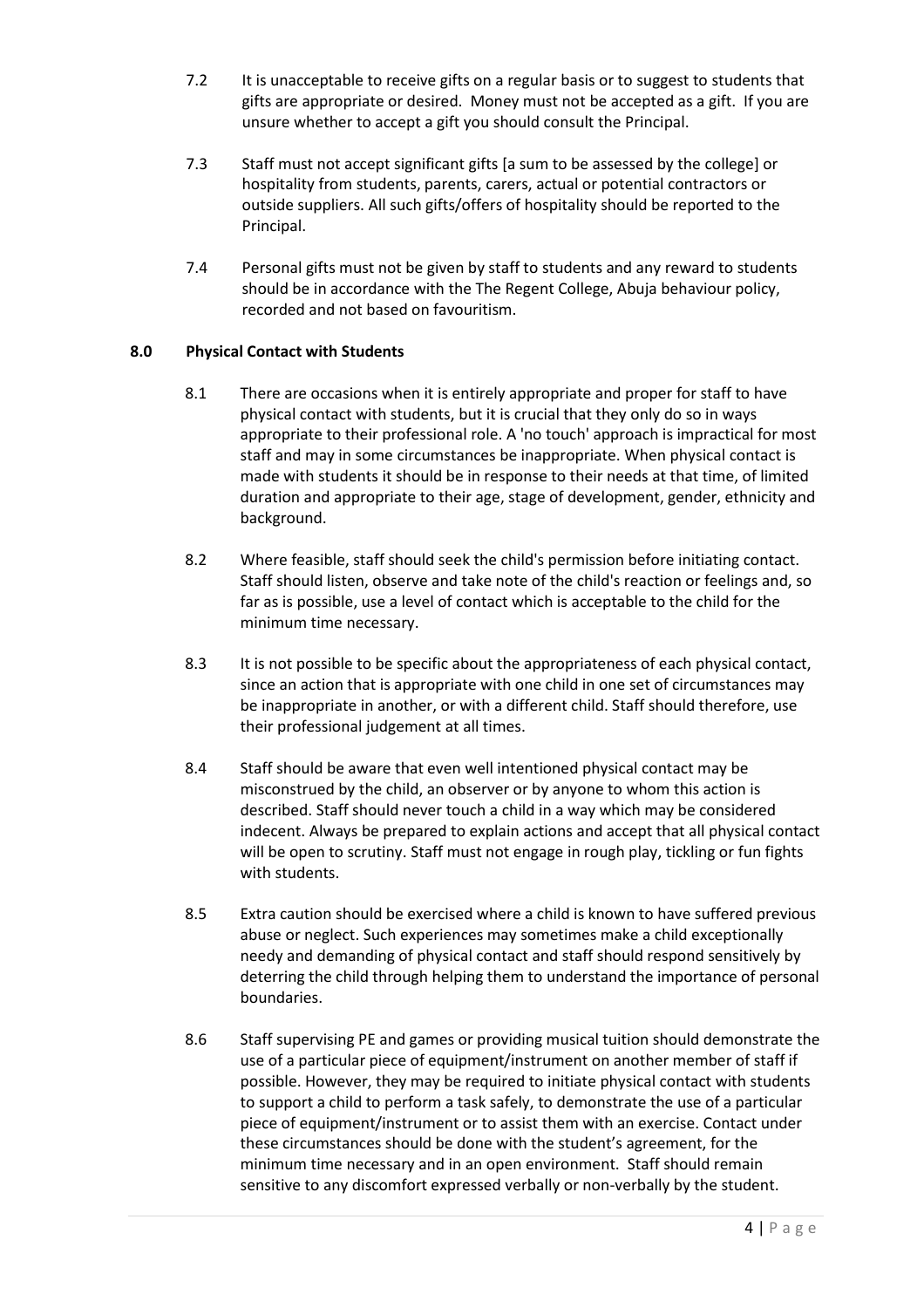- 8.7 Physical contact must never be secretive, for the gratification of the adult or represent a misuse of authority.
- 8.8 If a member of staff believes that an action could be misinterpreted, the incident and circumstances should be reported to Principal, recorded and, if appropriate, a copy placed on the child's file.

# **9.0 Child in distress**

- 9.1 There may be occasions when a student is in distress and in need of comfort as a reassurance. This may include age appropriate physical contact. Staff should remain self-aware at all times in order that their contact is not threatening, intrusive or subject to misinterpretation.
- 9.2 Such incidents should always be recorded and shared with the Principal. If you have a particular concern about the need to provide this type of care and reassurance you should seek further advice from the Principal.

# **10.0 Showers and changing**

- 10.0 Students are entitled to privacy whilst they are changing or showering after games or swimming. However, there needs to be an appropriate level of supervision in order to safeguard young people, meet health and safety requirements and to ensure that bullying does not take place. The supervision should be appropriate to the needs and age of the students and sensitive to the potential for embarrassment.
- 10.1 Staff should be vigilant about their own behaviour and announce their intention of entering a changing room. Staff must not change or shower in the same place as students.

#### **11.0 One to one situations**

- 11.1 Staff working individually with students should be aware of the potential vulnerability of students and staff in such situations. Staff should manage these situations with regard to the safety of the student and to themselves.
- 11.2 Individual work with students should not be undertaken in isolated areas or rooms where there is no external viewing panel. Where it is necessary to close doors for reasons of confidentiality a colleague should be made aware of this and asked to remain vigilant.

#### **12.0 Transporting students**

12.1 In certain circumstances it may be appropriate for staff to transport students offsite, for example sports fixtures, swimming lessons or other out of college activities. A designated member of staff should be appointed to plan and provide oversight of all transport arrangements and to respond to any difficulties that may arise.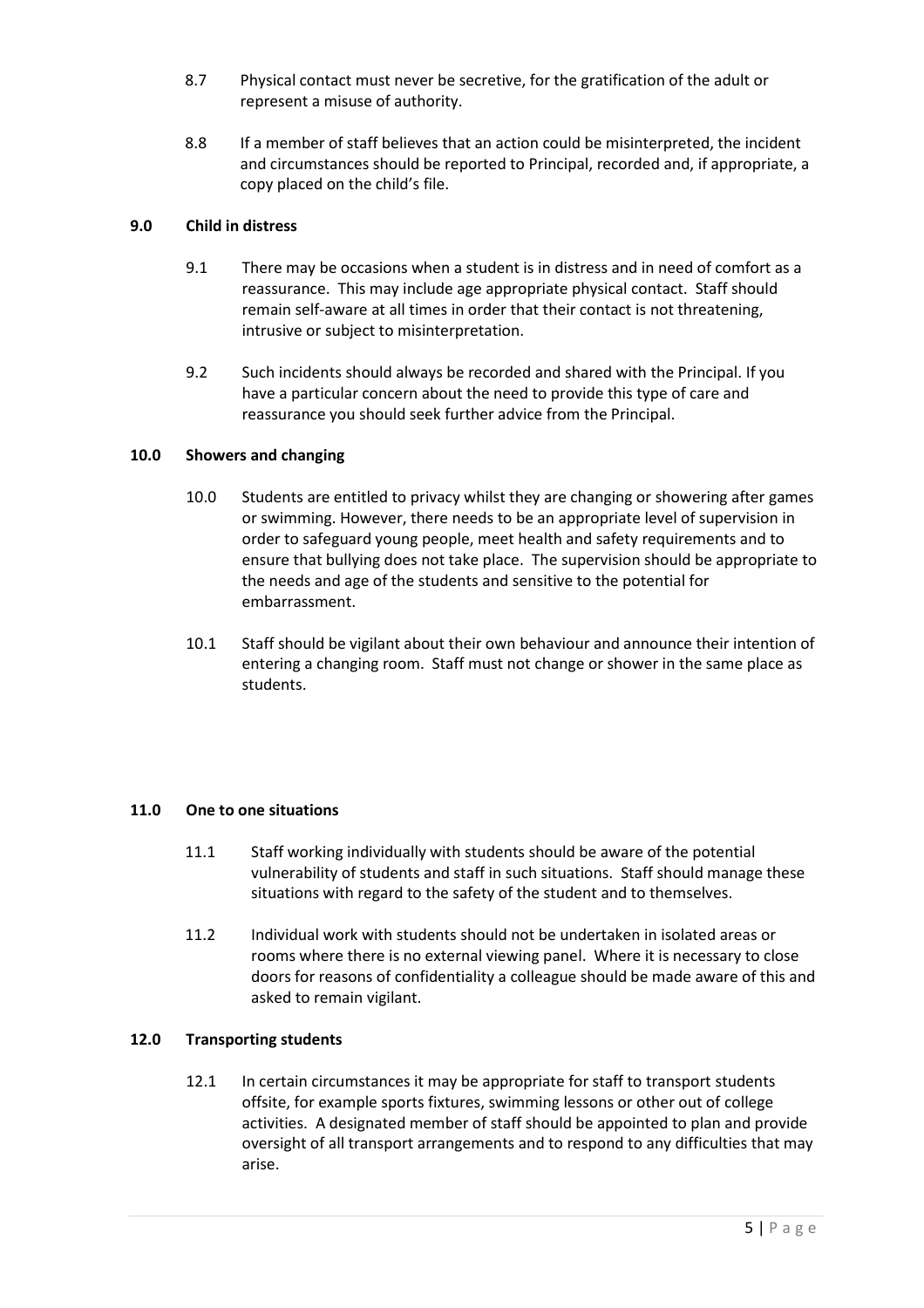- 12.2 Staff should ensure that the transport arrangements and the vehicle meet all legal requirements. Staff should ensure that the driver has the appropriate license for the vehicle, that the vehicle is roadworthy, has a valid MOT certificate and is appropriately insured and that the maximum capacity is not exceeded.
- 12.3 Staff should ensure that the driver is not distracted while the vehicle is in motion for any reason other than an emergency and should also ensure all passengers are wearing correctly fastened seatbelts. Staff should never transport students while under the influence of alcohol or drugs.
- 12.4 Prior to transporting students offsite consent must be obtained from students' parent/guardian/agent and staff should be aware that the safety and welfare of the students is their responsibility.

# **13.0 E-Safety**

- 13.1 Staff should follow the The Regent College, Abuja E-Safety policy at all times.
- 13.2 Staff must not engage in inappropriate use of social network sites which may bring themselves, the college or the college community into disrepute. Staff should adopt the highest security settings on any personal profiles they have.
- 13.3 Staff should remain mindful of their digital footprint and exercise caution in all their use of social media or any other web based presence they have. This includes written content, videos or photographs and views expressed either directly or by 'liking' certain pages or posts or following certain individuals or groups. Staff should exercise care when using dating websites where staff could encounter students.
- 13.4 Staff must not make contact with students, must not accept or initiate friend requests nor follow students accounts on any social media platform. Staff must not communicate with students via social media, websites, instant messenger accounts or text message. The only acceptable method of contact is via the use of college email accounts or telephone equipment.
- 13.5 Staff should not make contact with students' family members, accept or initiate friend requests or follow students' family member's account on any social media platform.
- 13.6 However, The Regent College, Abuja acknowledges that staff who are also parents may wish to make contact with other parents, who are friends, over social media. Staff must exercise caution and professional judgement in these circumstances and should not have any contact with students' family members via social media if that contact is likely to constitute a conflict of interest or call into question their objectivity.
- 13.7 Mobile phones and personally-owned devices may not be used during lessons or formal college time. They should be switched off (or silent) at all times. The Bluetooth functionality of a mobile phone should be switched off at all times and may not be used to send images or files to other mobile phones. Mobile phones and personal devices are not permitted to be used in certain areas within the college site such as changing rooms and toilets.
- 13.8 Mobile phones and personally-owned mobile devices brought in to college are the responsibility of the device owner. The Regent College, Abuja accepts no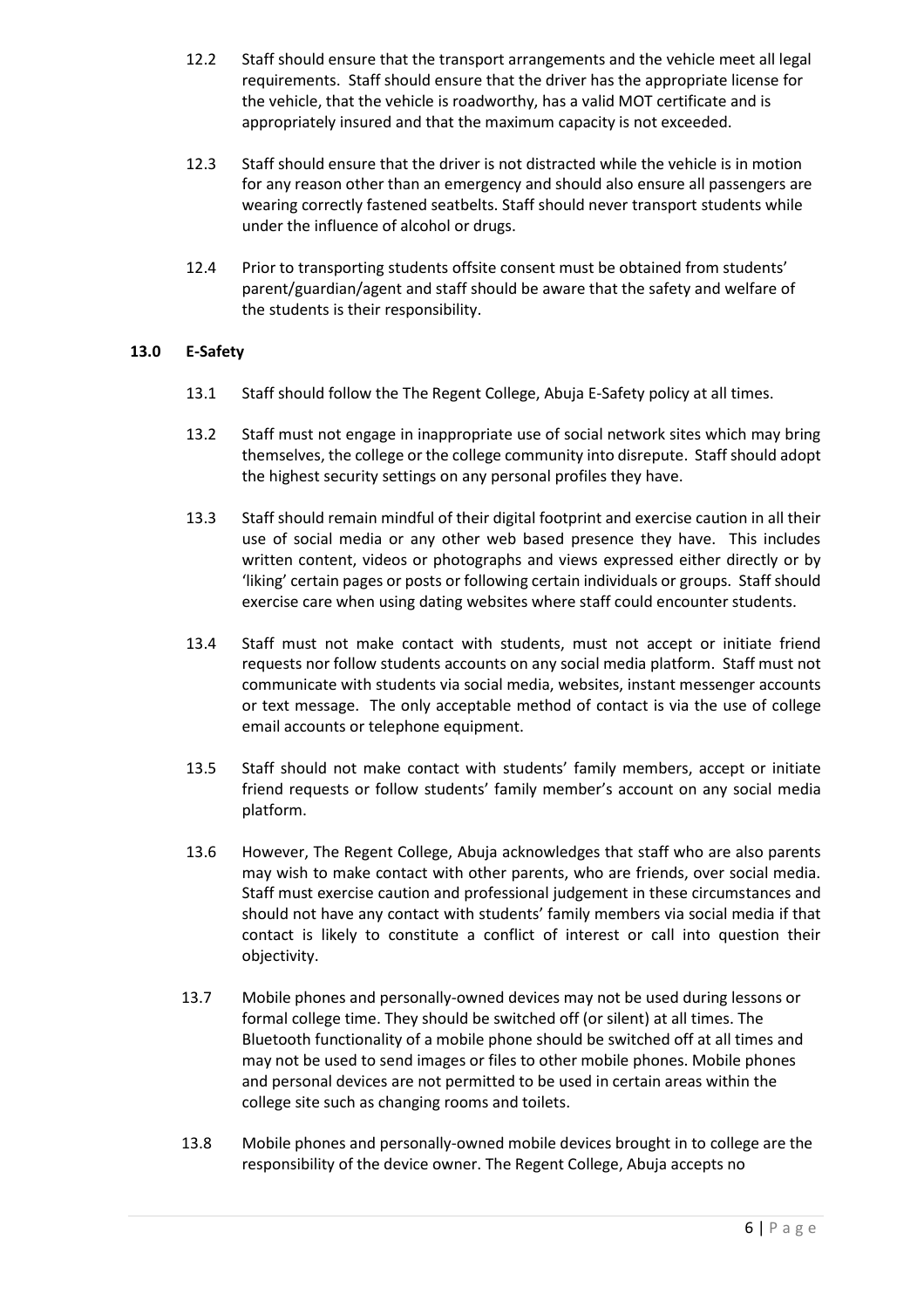responsibility for the loss, theft or damage of personally-owned mobile phones or mobile devices.

# **14.0 Photography, video and images of students**

- 14.1 Many college activities involve recording images as part of the curriculum, extra college activities, publicity or to celebrate an achievement. In accordance with The UK Data Protection Act 1998 the image of a student is personal data. Therefore, it is a requirement under the Act for consent to be obtained from the parent/guardian of a student for any images made. It is also important to take into account the wishes of the student, remembering that some students do not wish to have their photograph taken or be filmed.
- 14.2 Using images for publicity purposes will require the age-appropriate consent of the individual concerned and their parent/guardian. Images should not be displayed on websites, in publications or in a public place without their consent. Staff should also be clear about the purpose of the activity and what will happen to the photographs/images/video footage when the lesson or activity is concluded.
- 14.3 Photographs/stills or video footage of students should only be taken using college equipment for purposes authorised by the college and should be stored securely and only on college equipment.
- 14.4 Staff should ensure that a member of the Senior Management Team is aware of the proposed use of photographic/video equipment and that this is recorded in lesson plans. All photographs/stills and video footage should be available for scrutiny and staff should be able to justify all images/video footage made.
- 14.5 Staff should remain aware of the potential for images of students to be misused to create indecent images of students and/or for grooming purposes. Therefore, careful consideration should be given to how activities which are being filmed or photographed are organised and undertaken. Particular care should be given when filming or photographing young or vulnerable students who may be unable to question how or why the activities are taking place. Staff should also be mindful that students who have been abused through the use of video or photography may feel threatened by its use in a teaching environment.

# **15.0 Confidentiality**

- 15.1 Members of staff may have access to confidential information about students, their parents/carers or their siblings. Staff must not reveal such information except to those colleagues who have a professional role in relation to the student on a need to know basis.
- 15.2 Staff should never use confidential or personal information about a student or her/his family for their own, or others' advantage (including that of partners, friends, relatives or other organisations). Information must never be used to intimidate, humiliate, or embarrass the student.
- 15.3 All staff are likely at some point to witness actions which need to be confidential. For example, where a student is bullied by another student, this needs to be reported and dealt with in accordance with the appropriate college procedure. It must not be discussed outside the college, including with the student's parent or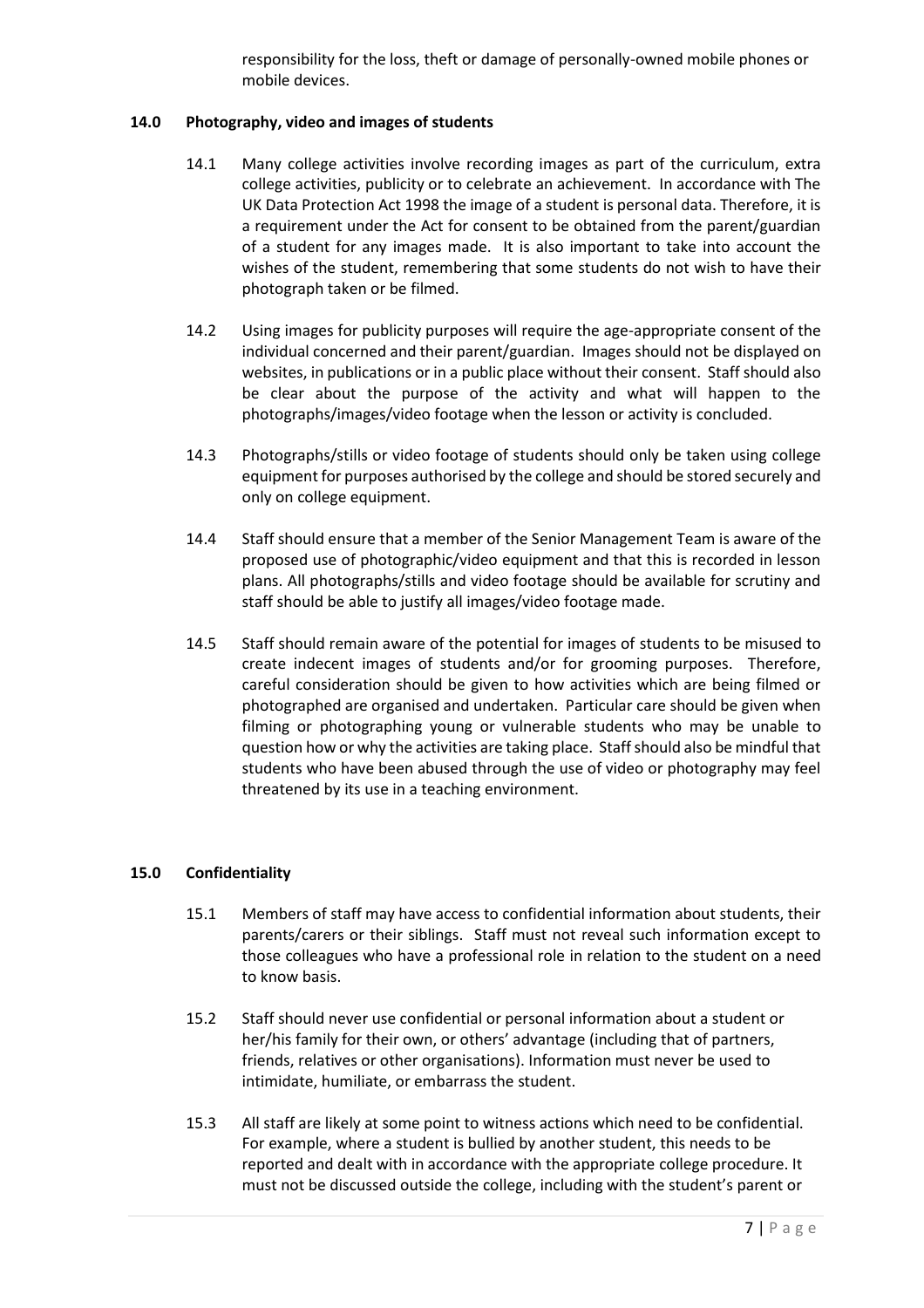carer, nor with colleagues in the college except by a senior member of staff with the appropriate authority to deal with the matter.

- 15.4 Staff have a statutory obligation to share with the The Regent College, Abuja Designated Safeguarding Lead or Deputy Designated Safeguarding Lead any information which gives rise to concern about the welfare or safety of a student or that might suggest a student is in need or at risk of significant harm. Staff should pass on information without delay in accordance with the The Regent College, Abuja safeguarding policy and procedures and this should be recorded. Staff must never promise a student that they will not act on or pass on any information that they are told by the student.
- 15.5 Staff should refer to the Department of Education's document Information sharing: advice for practitioners providing safeguarding services<sup>2</sup> for further guidance on information sharing. If you are in any doubt about whether to share you should seek guidance from a member of the senior leadership team.
- 15.6 Any media or legal enquiries should be passed to the senior leadership team and only approved staff and Board of Governors should communicate to the media about the college.

# **16.0 Whistleblowing**

- 16.1 Whistleblowing is the mechanism by which staff can voice their concerns, without fear of repercussion.
- 16.2 All college staff have a duty to report any behaviour by a colleague which raises concern. Staff should refer to the The Regent College, Abuja whistleblowing policy for further guidance. This is particularly important where the welfare of students may be at risk.

#### **17.0 Compliance**

17.1 All staff must complete the form in appendix 1 to confirm they have read, understood and agree to comply with this policy. This form should be signed and dated and a copy retained on the member of staff's file.

# **18.0 Disciplinary procedure**

18.1 Staff accused of abusive behaviour, harassment, bullying, actual or threatened violence, damage to personal property or behaviour that may lead to extremist radicalisation will undergo the staff disciplinary procedure outlined in staff contracts.